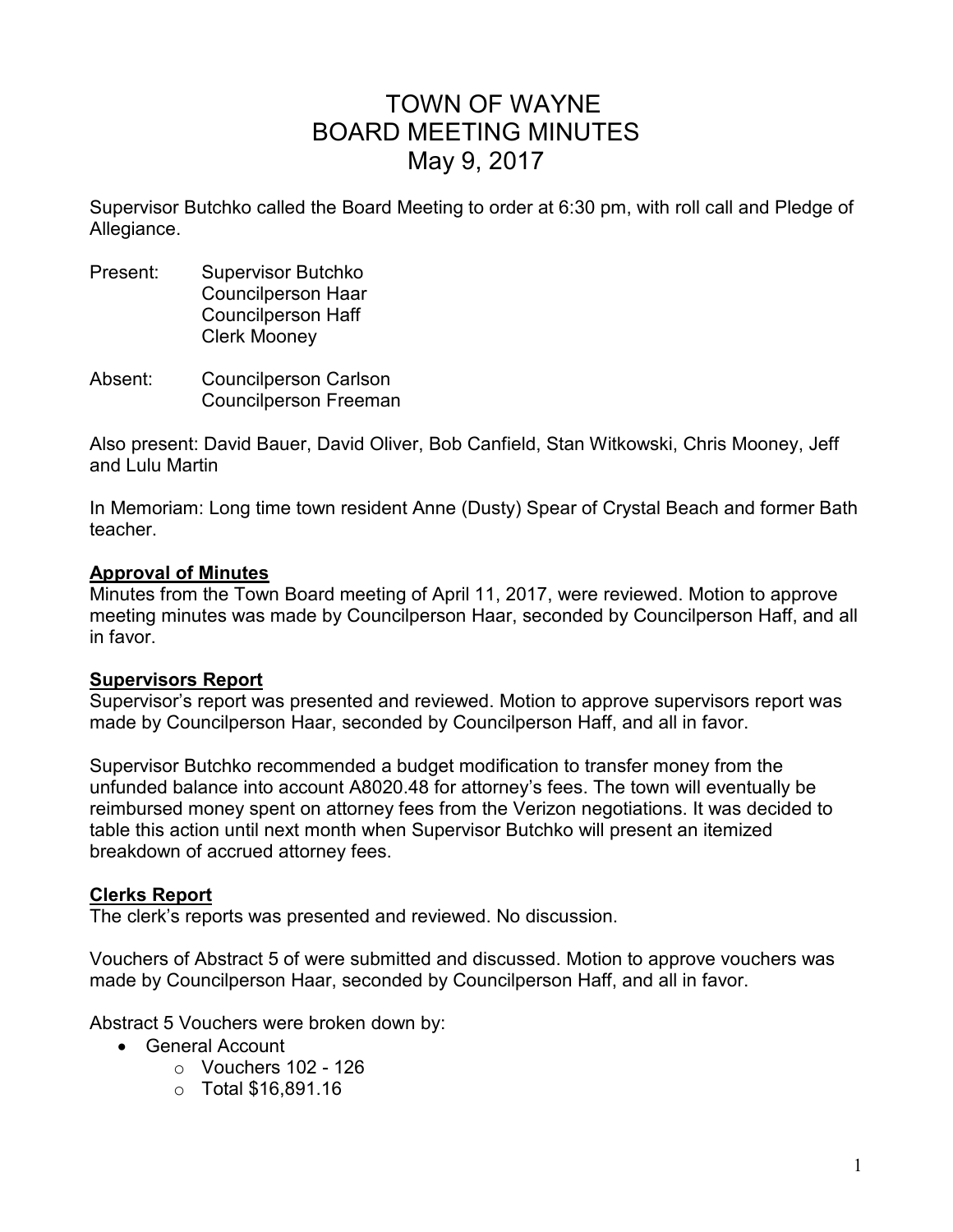- Highway Account
	- o Vouchers 44 59
	- o Total \$16,866.43
- TA Account
	- o Vouchers 17 21
	- $\circ$  Total \$7,047.09
- SL Account
	- o Voucher 5
	- $\circ$  Total \$195.04

There was discussion regarding advertising for the open clerk and councilperson positions that will be up for re-election in the Fall. Clerk Mooney indicated that it is the responsibility of the political party leaders to find, register, and campaign for their own candidates.

# **Justice Report**

Justices reports were reviewed. No discussion.

## **Assessor**

Mr. Oliver presented a 2016 year-end report of properties in the town. He related that some assessments have been down for 2 specific reasons

- 1. There has been a merging of properties
- 2. There are properties that are 'outliers' that have been jumping up and down in value.

Additionally, new and improved properties have increased some assessments, which in turn balances out the down. He mentioned that based on a scatter analysis, the town in pretty much right in the middle.

Mr. Oliver also mentioned that NY State requires the County to break up subdivisions when they are registered. The town can't assess parcels until they are recognized by the County. Currently, the County is sitting on the properties, and not making changes, until there is a new owner for the property. Supervisor Butchko to discuss this with the legislative representative, Joe Hauryski, at next board meeting.

## **Highway Superintendent Report**

The highway journal was presented and discussed.

Councilperson Haff brought up the question of again looking at the cost analysis of the town taking over plowing and maintenance of county roads in the town. Superintendent Bauer stated that it still is just not cost effective for the town to do this. This is primarily due to the cost of salt. He also noted that no other towns in the county are currently accepting responsibility for county roads in their towns.

Supervisor Butchko presented a brief history of town roads and 'right of ways' (ROW) in the Sylvan Beach area. One resident wishes to purchase a property that may or may not have part of the garage in one of these 'right of ways.' Supervisor Butchko wants it to be known that the town does not want, has no interest in, nor has any hold on this section of ROW. Superintendent Bauer and Councilpersons agree.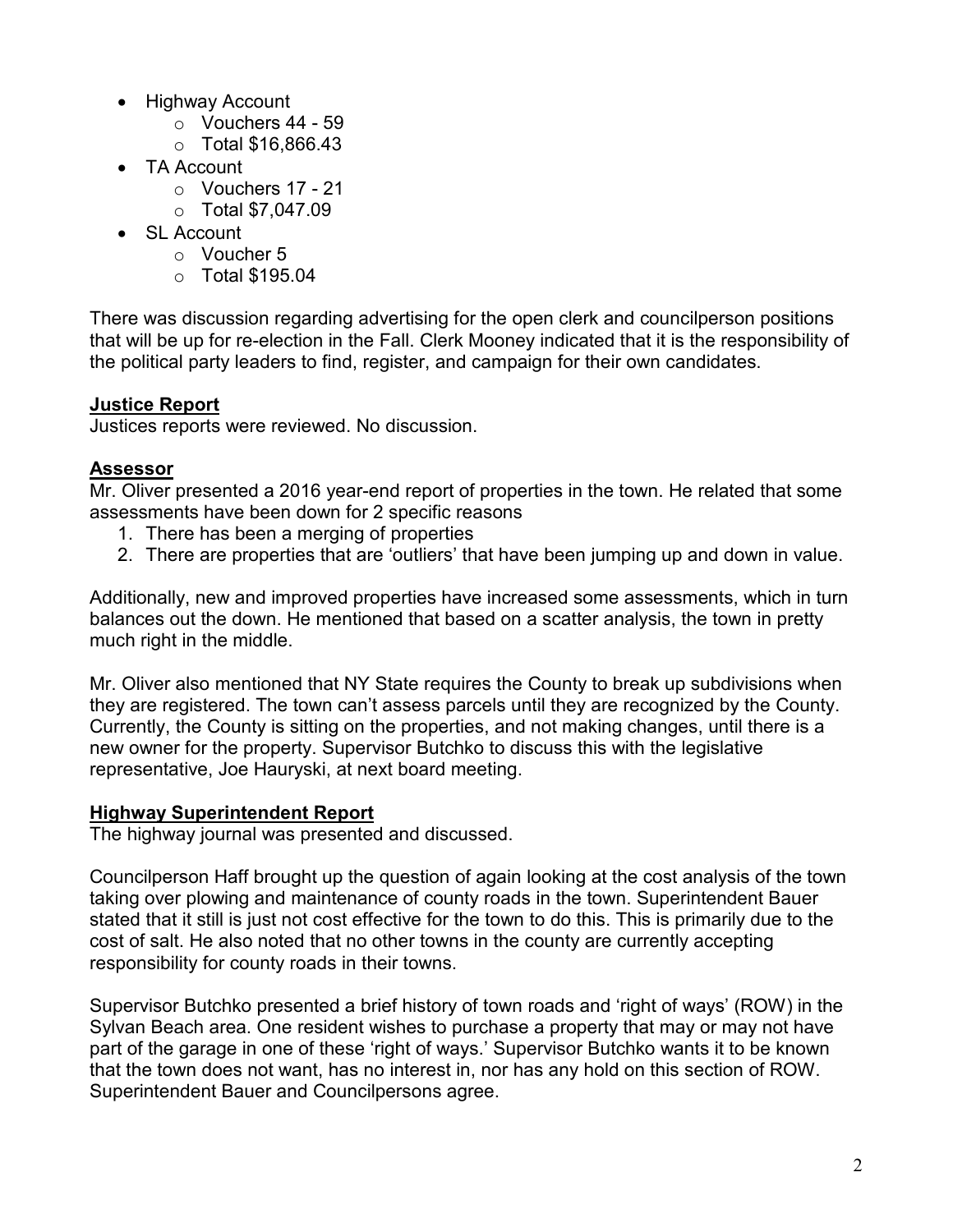## **Code & Zoning Officer**

Review of monthly reports were presented. No discussion.

Planning Board co-chairs, Mr. Witkowski and Mr. Mooney presented information on adopting a new solar permit application, the New York State Unified Solar Permit. This solar permit includes all residential applications for any type of residential use. This is residential use only, not large scale commercial use. This new permit would streamline the process for the applicate, and put the onus of following State recommendations and laws on the installer and the applicant. If the town adopts this permit application, it will then be sent to the State to see if the town will be accepted into the State's NYSERDA Clean Energy Community Program. If so, the town may receive some money from the state. Mr. Mooney suggested that we use that money to recommend the Wayne Fire Department host all other town fire departments in a workshop regarding solar safety and fire responders actions. If this permit application is not accepted into the NYSERDA program, then the Town of Wayne can simply adopt it for its own use.

A motion was made to adopt the New York State Unified Solar Permit by Councilperson Haar, seconded by Councilperson Haff, and a roll call vote was taken. Quorum in attendance. All in favor.

> Supervisor Butchko yes Councilperson Carlson absent Councilperson Haar yes Councilperson Haff yes Councilperson Freeman absent

Mr. Mooney will send the application to the state.

#### **Watershed**

Report was presented and no discussion.

#### **Dog Control Officer**

Dog License Report reviewed. No discussion.

The DCO will present a recommended new dog law at the next board meeting.

#### **History Group**

No Report.

#### **Other Business**

A motion was made to adopt the Bloodborne Pathogen Policy required by our insurance carrier by Councilperson Haff, seconded by Councilperson Haar, and all in favor.

A review of a new pest exterminator, Baker's Exterminating, was made, and the town will switch to this company's services.

Mr. Butchko is in the process of working on an application for grant monies for playground equipment and improvement.